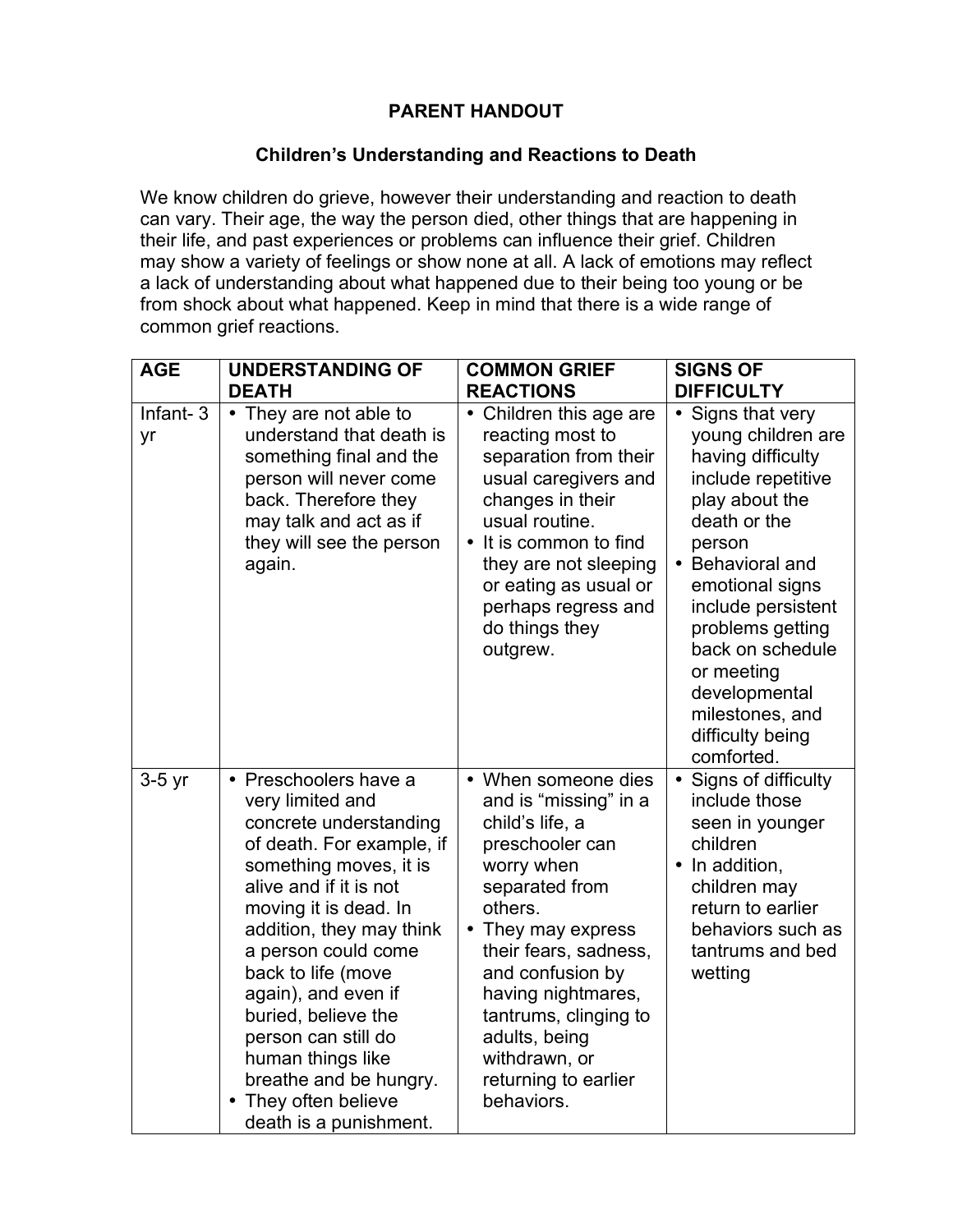| 6-9 yr   | By school age, they<br>$\bullet$<br>begin to understand<br>some people can die,<br>like the elderly, and do<br>not come back to life.<br>They may think death is<br>a person – like a boogey<br>man who comes for you.<br>• It's not unusual for them<br>to think their own bad<br>thoughts or actions<br>killed someone). | • They may ask lots of<br>questions about the<br>death.<br>• A child's upset and<br>sadness at this age<br>often comes out as<br>being angry, fighting,<br>and being irritable.<br>They may also be<br>withdrawn, complain<br>about physical aches<br>and pains, and have<br>problems with school<br>work.                                                                                                                               | • As with younger<br>children, repeated<br>talk or play related<br>to the death as<br>well as<br>nightmares may<br>signal a problem.<br>• In addition, after a<br>month's time, if a<br>child seems<br>withdrawn, to be<br>hiding feelings,<br>especially guilty,<br>and avoids talking<br>about the person,<br>places or things<br>related to the<br>death and what<br>happened, or<br>seems jumpy,<br>extra alert, or<br>worried about<br>people's health<br>and safety the<br>child may be<br>having trouble. |
|----------|----------------------------------------------------------------------------------------------------------------------------------------------------------------------------------------------------------------------------------------------------------------------------------------------------------------------------|------------------------------------------------------------------------------------------------------------------------------------------------------------------------------------------------------------------------------------------------------------------------------------------------------------------------------------------------------------------------------------------------------------------------------------------|------------------------------------------------------------------------------------------------------------------------------------------------------------------------------------------------------------------------------------------------------------------------------------------------------------------------------------------------------------------------------------------------------------------------------------------------------------------------------------------------------------------|
| 10-12 yr | • Children this age have<br>an adult understanding<br>of death. They know a<br>dead person cannot<br>come back to life and a<br>dead person's body<br>doesn't function (e.g.<br>can't breathe).<br>• They also know that<br>everyone will die<br>someday, and it can<br>happen at any time.                                | • Their reactions are<br>more adult like.<br>They may be sad,<br>$\bullet$<br>withdrawn, and cry<br>or be angry and<br>irritable.<br>They may be fearful<br>or worry about the<br>safety or health of<br>themselves or others<br>Signs of distress<br>$\bullet$<br>may show up by<br>trouble sleeping,<br>problems in school,<br>or having physical<br>complaints.<br>They may blame<br>themselves or feel<br>responsible for<br>others. | • Children at this<br>age have<br>problems similar<br>to those found in<br>children 6-9 years<br>of age<br>• Problems with<br>schoolwork and a<br>drop in grades<br>may also be a<br>sign a child is<br>having upsetting<br>thoughts                                                                                                                                                                                                                                                                             |